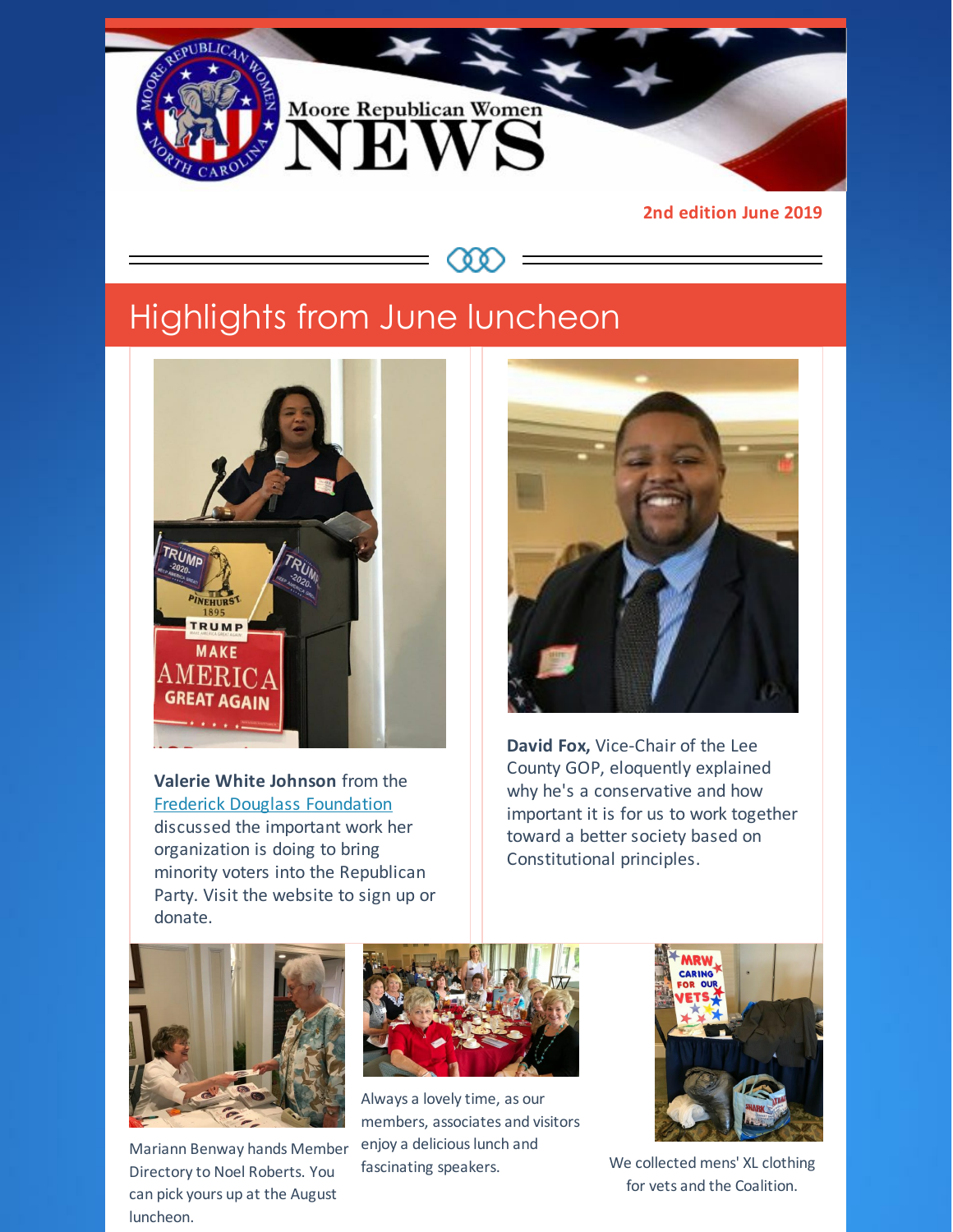## Miriam Chu elected Vice-Chair of NC GOP



Congratulations to our own Miriam Chu, who was elected Vice-Chair of the North Carolina Republican Party at the annual convention in Concord, NC.

Miriam has been an indefatigable and visionary member of MRW for years. At the luncheon, she gave us words of hope that the new leaders who were just elected will bring stability, vision and new life into our state's GOP. Read more about her victory [here](https://resolvenc.blog/2019/06/10/the-good-fight/).

God speed, Miriam!



### No MRW Luncheon in July

We always take a break in July, as many people are vacationing. So there is no MRW luncheon next month.

Have a happy and meaningful Fourth of July!

## Trump Campaign Announcement Watch Party



You're invited! Be there to watch President Trump and Mike Pence officially announce their 2020 campaign!

**Tuesday, June 18 GOP Headquarters (Olmsted Village Shopping Center) 7:00 p.m.**

Not only will the rally be entertaining for us, but we will also participate in getting the announcement out via social media. A college Republican will be there to help us with Facebook, Twitter, etc.

Join us for food, drinks and fun as we support the 2020 Trump/Pence campaign. We hope to see you there.

# Membership update by Mariann Benway

#### **Welcome these new members**

A warm and hearty welcome to Maureen Buckley and Micki McGarry, the newest members of MRW!

\* \* \* \* \* \* \* \* \* \*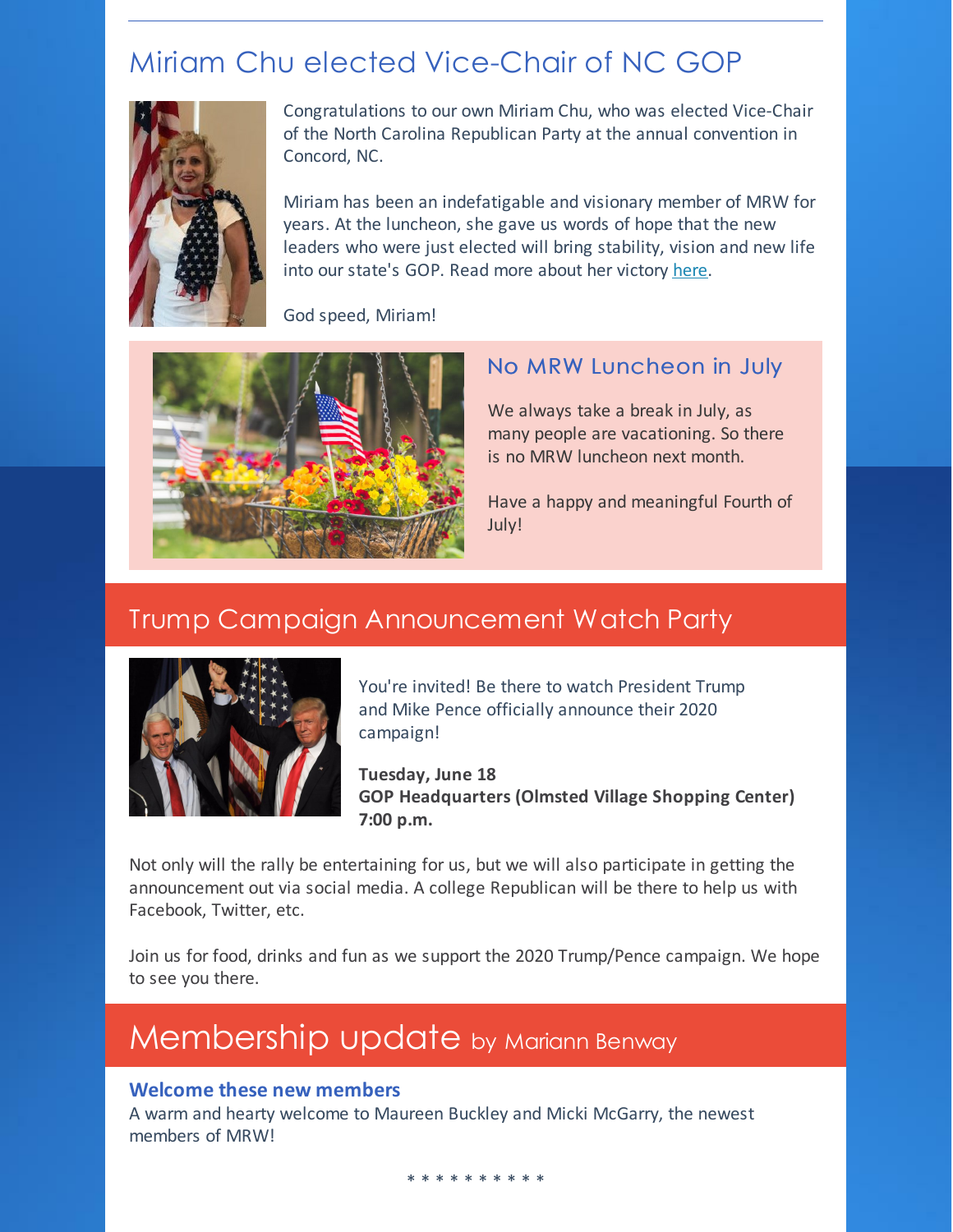#### **Fundraising report**

Our Ways & Means committee reports that we raised the following funds at our June luncheon:

- The fantastic BBQ raffle (created by Diane Authement), raised \$310 and was won by Maureen Krueger.
- Pamela Venet won \$72 in the Split the Pot raffle, which she donated on the spot to the Frederick Douglass Foundation.
- We raised \$91 in jewelry sales and MAGA hats.

Thanks for supporting our various community and political activities through your donations and purchases!

## Help wanted: Ways & Means Committee Chair

Mariann Benway has chaired this important committee for several years and done an outstanding job. But nothing lasts forever, including committee chairmanships! Mariann is ready to turn it over to another volunteer. If you're interested in finding out what's involved, please contact her at [Mariann.Benway@me.com](mailto:Mariann.Benway@me.com). We need you!!

## Volunteer hour tracking



Take a few moments each month to track your volunteer hours starting on July 1 and ending December 31, 2019. You can turn in your hours at our December brunch so we can compile the results.

To make it easy we've developed this **[volunteer](https://files.constantcontact.com/30571cb6701/4d57730e-6cdc-4ed5-bf66-28385920857c.pdf) policy** that gives examples of eligible volunteer activities, and here is a **[volunteer](https://files.constantcontact.com/30571cb6701/deccbbff-d77d-41a0-a1ac-f1e047420854.pdf) hours sheet** to help you keep track. Estimate separate hours spent volunteering for election/political activities and for charities in our community.

## Letter from US Rep. Hudson regarding Equality Act



If you're looking for a clear analysis of the proposed "Equality Act," (H.R. 5 currently before Congress), here's a letter from Congressman Richard Hudson sent to our own Peggy Smetana which makes the issues easy to understand:

**Letter from [Hudson](https://files.constantcontact.com/30571cb6701/58a273a1-513d-4922-ab7d-778896b47f7c.pdf)**

## Interesting articles you might like...

The Obama [economic](https://www.americanthinker.com/blog/2019/06/the_obama_economic_disaster_revealed_in_one_glance.html) disaster revealed in one glance